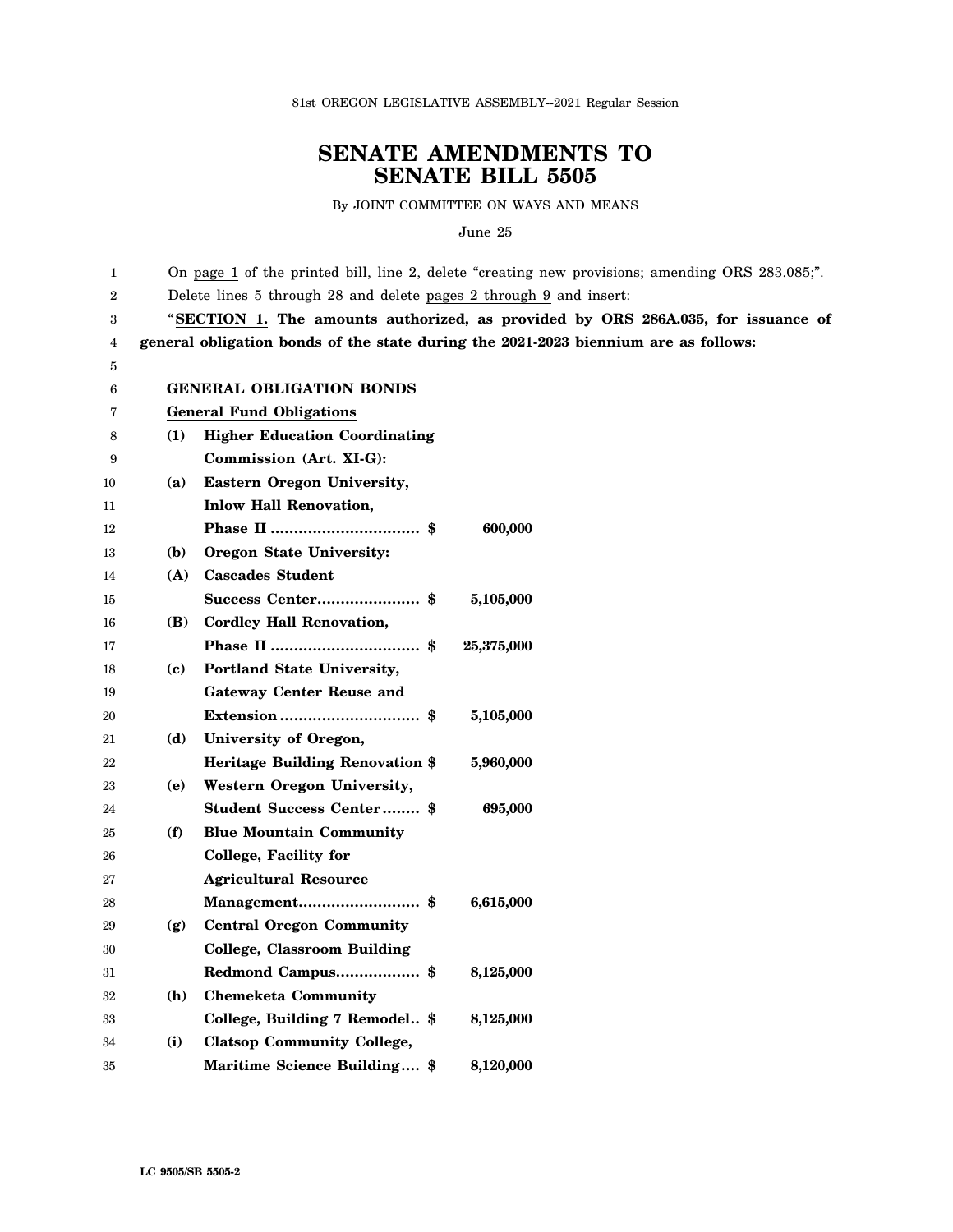| 1  | (j)            | <b>Klamath Community College,</b>   |             |
|----|----------------|-------------------------------------|-------------|
| 2  |                | <b>Childcare Resource Learning</b>  |             |
| 3  |                |                                     | 1,540,000   |
| 4  | $(\mathbf{k})$ | <b>Linn-Benton Community</b>        |             |
| 5  |                | College, Agricultural Center. \$    | 8,125,000   |
| 6  | (L)            | Mt. Hood Community College,         |             |
| 7  |                | <b>Accessibility Upgrades,</b>      |             |
| 8  |                | Dental Hygiene Lab and              |             |
| 9  |                | Deferred Maintenance \$             | 8,125,000   |
| 10 | (m)            | <b>Oregon Coast Community</b>       |             |
| 11 |                | <b>College, Workforce Education</b> |             |
| 12 |                | and Resiliency Center \$            | 8,125,000   |
| 13 | (n)            | <b>Rogue Community College,</b>     |             |
| 14 |                | <b>Transportation Technology</b>    |             |
| 15 |                |                                     | 7,120,000   |
| 16 | (o)            | <b>Tillamook Bay Community</b>      |             |
| 17 |                | College, Classroom and              |             |
| 18 |                | <b>Office Building and</b>          |             |
| 19 |                |                                     | 8,125,000   |
| 20 | (p)            | <b>Treasure Valley Community</b>    |             |
| 21 |                | <b>College, Nursing-Allied</b>      |             |
| 22 |                | <b>Health Professions Center</b> \$ | 5,015,000   |
| 23 | (2)            | <b>Department of Environmental</b>  |             |
| 24 |                | Quality (Art. XI-H)  \$             | 10,300,000  |
| 25 | (3)            | <b>Oregon Business Development</b>  |             |
| 26 |                | Department (Art. XI-M)  \$          | 111,300,000 |
| 27 | (4)            | <b>Oregon Business Development</b>  |             |
| 28 |                | Department (Art. XI-N) \$           | 50,750,000  |
| 29 | (5)            | <b>Department of Education</b>      |             |
| 30 |                |                                     | 126,090,000 |
| 31 | (6)            | <b>Oregon Department of</b>         |             |
| 32 |                | Administrative                      |             |
| 33 |                | Services (Art. XI-Q):               |             |
| 34 | (a)            | Department of Revenue,              |             |
| 35 |                | <b>Electronic Valuation</b>         |             |
| 36 |                | Information System\$                | 4,245,000   |
| 37 | (b)            | <b>Oregon Military Department:</b>  |             |
| 38 |                | (A) Ashland Armory Service          |             |
| 39 |                | Life Extension \$                   | 5,480,000   |
| 40 | (B)            | <b>Corvallis Armory Service</b>     |             |
| 41 |                |                                     | 4,375,000   |
| 42 | (C) —          | <b>Resiliency Grant Fund</b>        |             |
| 43 |                | established under                   |             |
| 44 |                |                                     | 10,210,000  |
| 45 | (D)            | <b>Washington County</b>            |             |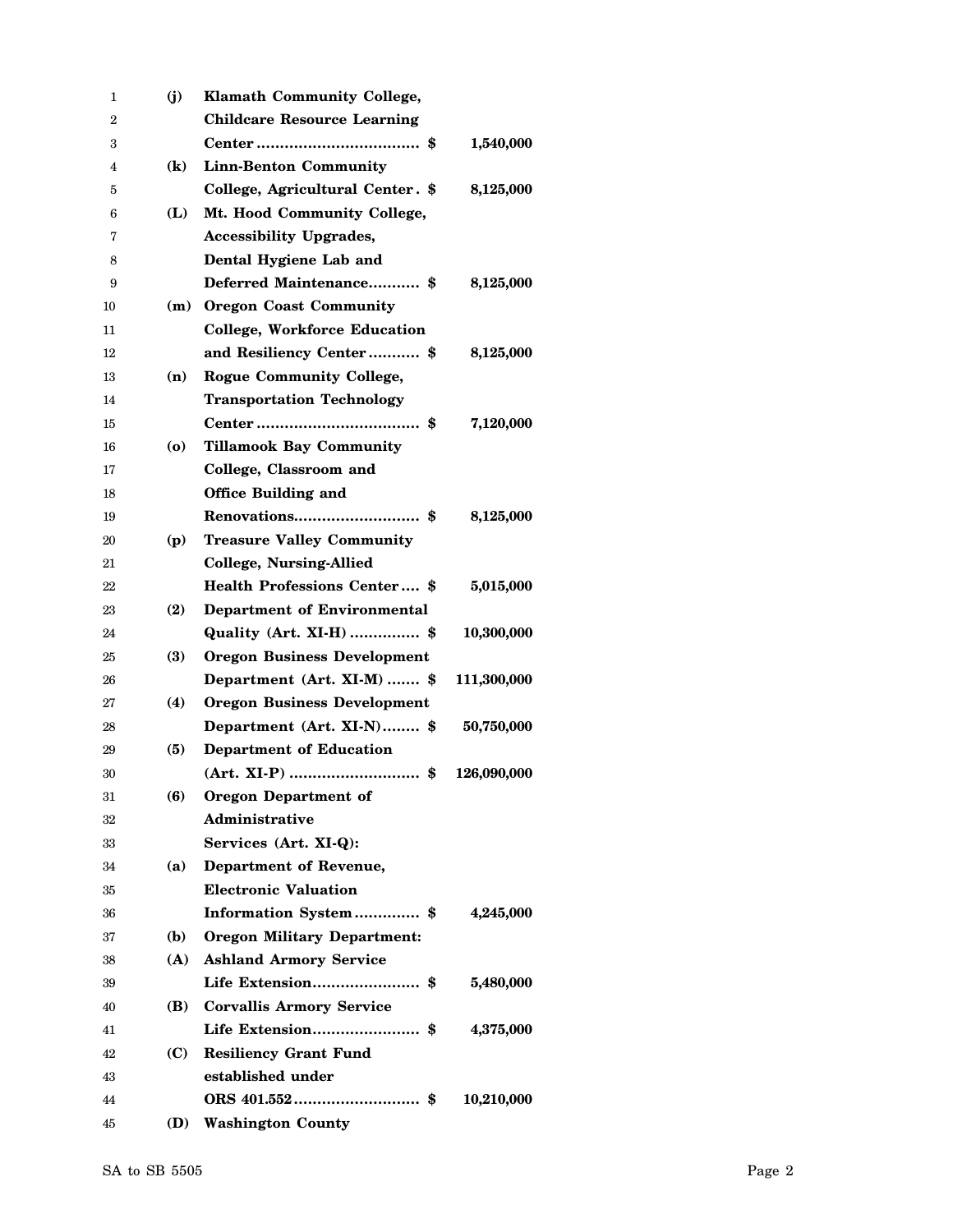| 1  |            |                                      | 5,410,000        |
|----|------------|--------------------------------------|------------------|
| 2  | (c)        | <b>Oregon State Police:</b>          |                  |
| 3  | (A)        | <b>Central Point Office</b>          |                  |
| 4  |            |                                      | 34,435,000       |
| 5  | (B)        | Springfield Forensic Lab and         |                  |
| 6  |            | Medical Examiner's Office \$         | 62,710,000       |
| 7  | (C)        | <b>Springfield Patrol Area</b>       |                  |
| 8  |            | Command Office \$                    | 14,490,000       |
| 9  | (d)        | <b>Department of Corrections:</b>    |                  |
| 10 | (A)        | Capital Improvement and              |                  |
| 11 |            |                                      | 70,745,000       |
| 12 | (B)        | Electronic Health Records \$         | 13,635,000       |
| 13 | (C)        | <b>Off-Net Telephone</b>             |                  |
| 14 |            | Infrastructure \$                    | 3,825,000        |
| 15 | (e)        | <b>Oregon Youth Authority:</b>       |                  |
| 16 | (A)        | <b>Camp Riverbend Dorm</b>           |                  |
| 17 |            | <b>Renovation</b>                    | \$<br>6,975,000  |
| 18 | (B)        | Capital Improvements                 | \$<br>11,060,000 |
| 19 | (C)        | Control Room Renovations \$          | 1,300,000        |
| 20 | (D)        | <b>JJIS IT System</b>                |                  |
| 21 |            | Modernization                        | \$<br>7,870,000  |
| 22 | (E)        | MacLaren Infirmary and               |                  |
| 23 |            | Pharmacy Renovation\$                | 1,720,000        |
| 24 | (F)        | <b>MacLaren West Cottages</b>        |                  |
| 25 |            |                                      | \$<br>20,795,000 |
| 26 | <b>(G)</b> | <b>Oak Creek Medical and</b>         |                  |
| 27 |            | Dental Clinic Renovations \$         | 710,000          |
| 28 | (H)        | <b>Rogue Valley Facility</b>         |                  |
| 29 |            | Improvements                         | \$<br>7,110,000  |
| 30 | (I)        | <b>Tillamook Dorm Renovation. \$</b> | 10,495,000       |
| 31 | J          | <b>Tillamook Medical and</b>         |                  |
| 32 |            | Dental Renovations \$                | 690,000          |
| 33 | (f)        | <b>Oregon Health Authority:</b>      |                  |
| 34 | (A)        | <b>OSH Salem Well Water</b>          |                  |
| 35 |            | Treatment Facility \$                | 4,555,000        |
| 36 | (B)        | <b>OSH Salem/Junction City</b>       |                  |
| 37 |            | <b>Automated Dispensing</b>          |                  |
| 38 |            |                                      | 3,555,000        |
| 39 | (g)        | <b>Higher Education</b>              |                  |
| 40 |            | <b>Coordinating Commission:</b>      |                  |
| 41 | (A)        | <b>Public Universities Capital</b>   |                  |
| 42 |            | Improvement and Renewal \$           | 80,810,000       |
| 43 | (B)        | <b>Eastern Oregon University,</b>    |                  |
| 44 |            | <b>Inlow Hall Renovation,</b>        |                  |
| 45 |            |                                      | 17,920,000       |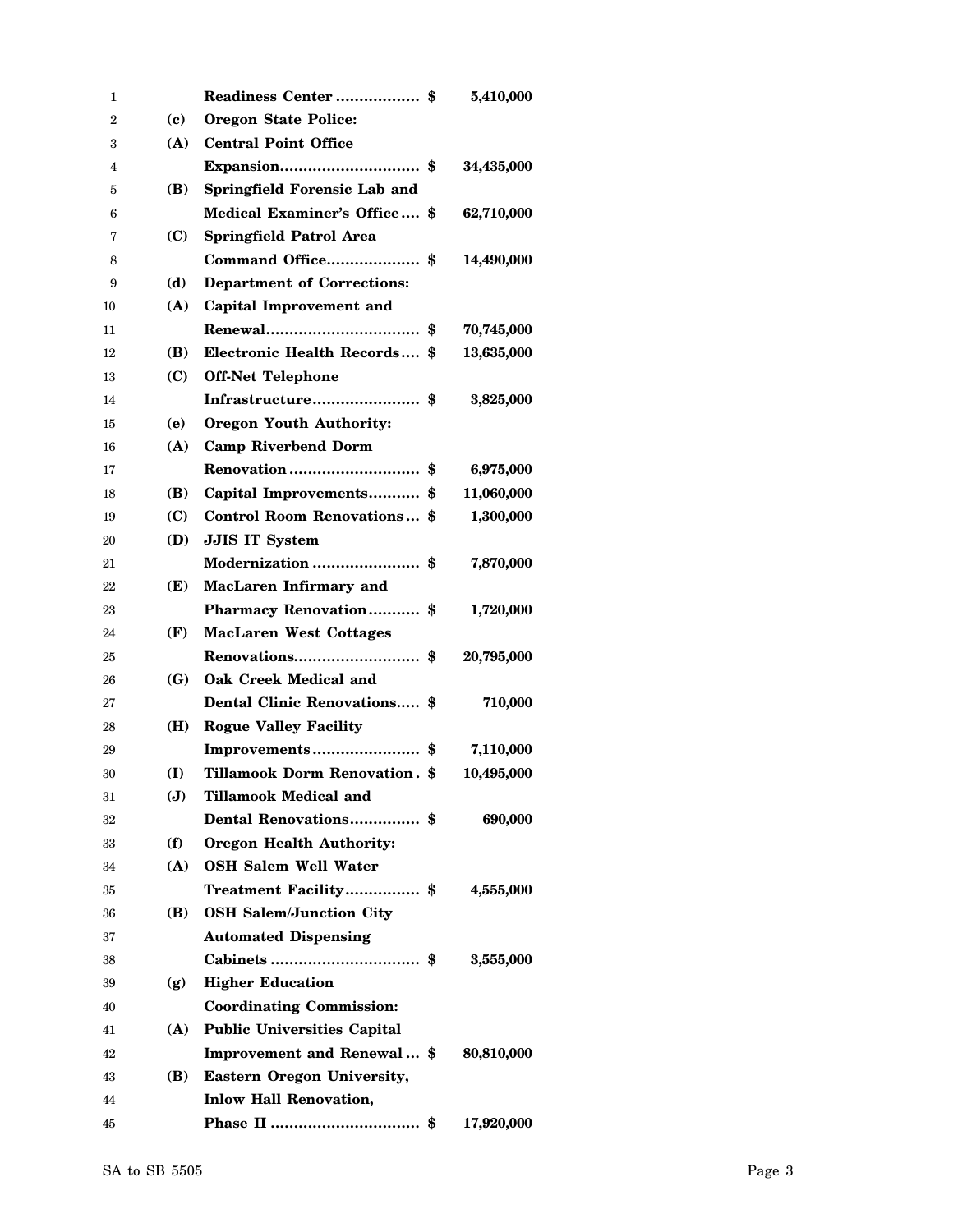| 1  | (C)            | Oregon Institute of                    |             |
|----|----------------|----------------------------------------|-------------|
| 2  |                | Technology, OMIC R&D Center            |             |
| 3  |                | for Additive Manufacturing             |             |
| 4  |                | Innovation, Phase II \$                | 5,105,000   |
| 5  | (D)            | <b>Oregon State University:</b>        |             |
| 6  | (i)            | <b>Cascades Student Success</b>        |             |
| 7  |                |                                        | 8,930,000   |
| 8  | (ii)           | <b>Cordley Hall Renovation,</b>        |             |
| 9  |                |                                        | 61,690,000  |
| 10 | (E)            | Portland State University,             |             |
| 11 |                | <b>Gateway Center Reuse and</b>        |             |
| 12 |                |                                        | 45,585,000  |
| 13 | (F)            | University of Oregon,                  |             |
| 14 |                | <b>Heritage Building Renovation \$</b> | 53,285,000  |
| 15 | (G)            | Western Oregon University,             |             |
| 16 |                | <b>Student Success Center \$</b>       | 20,920,000  |
| 17 | (H)            | <b>FAMIS System Replacement \$</b>     | 5,105,000   |
| 18 | (h)            | <b>Department of Education:</b>        |             |
| 19 | (A)            | Oregon School for the Deaf             |             |
| 20 |                |                                        | 1,065,000   |
| 21 | (B)            | Oregon School for the Deaf             |             |
| 22 |                | <b>Fire Alarm System</b>               |             |
| 23 |                | Replacement<br>\$                      | 3,145,000   |
| 24 | (C)            | Oregon School for the Deaf             |             |
| 25 |                | Windows Upgrade<br>\$                  | 1,425,000   |
| 26 | (i)            | <b>State Forestry Department:</b>      |             |
| 27 | (A)            | Capital Improvements \$                | 2,464,209   |
| 28 | (B)            | <b>Toledo Facility Replacement</b>     |             |
| 29 |                | \$                                     | 1,136,227   |
| 30 | (i)            | <b>State Parks and Recreation</b>      |             |
| 31 |                | Department, Capital                    |             |
| 32 |                | Improvement and Renewal \$             | 50,750,000  |
| 33 | $(\mathbf{k})$ | <b>Oregon Department of</b>            |             |
| 34 |                | Fish and Wildlife,                     |             |
| 35 |                | <b>Capital Improvement</b>             |             |
| 36 |                | and Renewal\$                          | 5,105,000   |
| 37 | (L)            | <b>Housing and Community</b>           |             |
| 38 |                | <b>Services Department,</b>            |             |
| 39 |                | <b>Local Innovation and Fast</b>       |             |
| 40 |                | Track (LIFT) Housing and               |             |
| 41 |                | <b>Permanent Supportive</b>            |             |
| 42 |                |                                        | 413,490,000 |
| 43 |                | (m) Judicial Department:               |             |
| 44 |                | (A) Benton County Courthouse \$        | 20,730,000  |
| 45 | (B)            | <b>Clackamas County</b>                |             |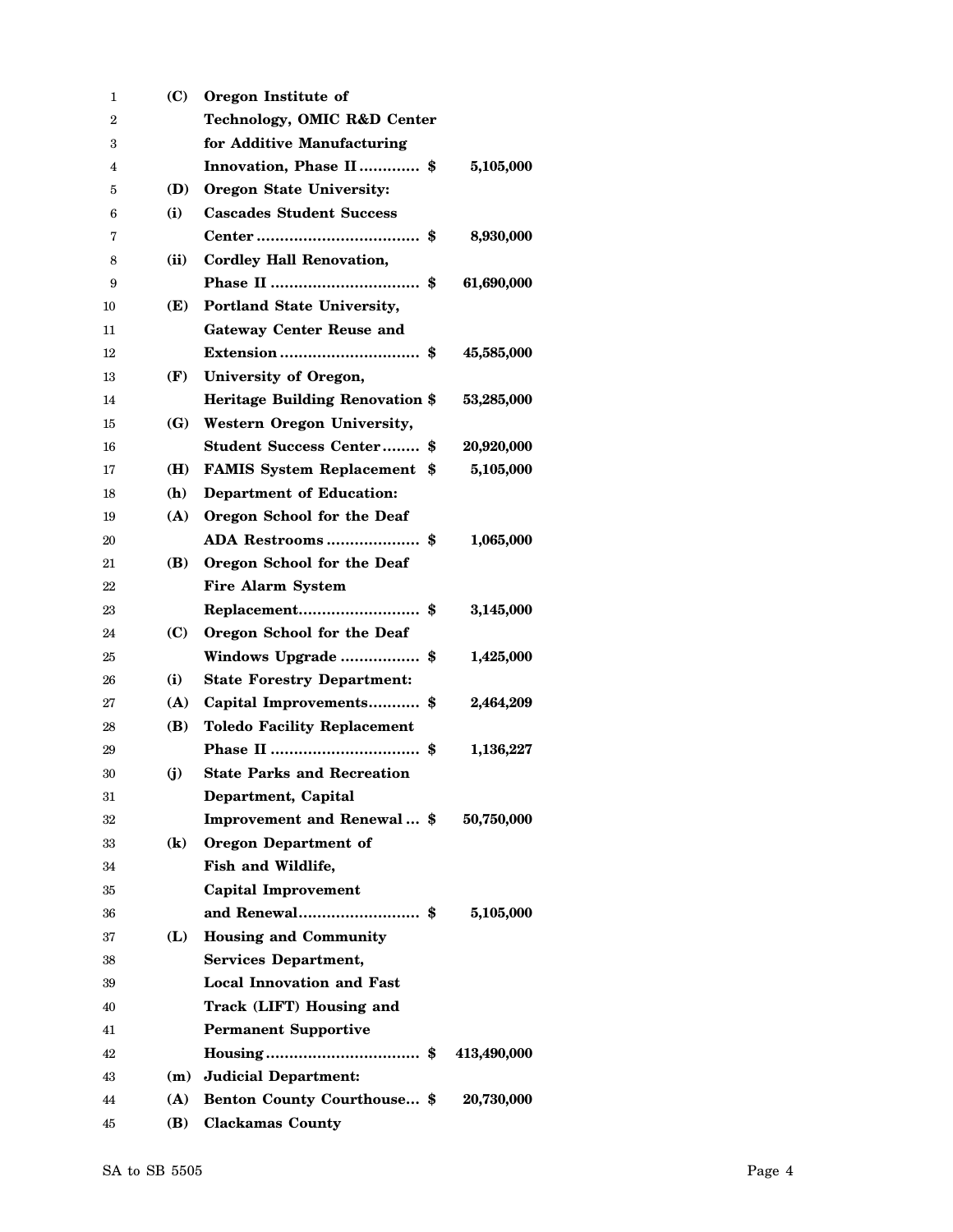| 1  |      | Courthouse<br>\$                   | 95,400,000  |
|----|------|------------------------------------|-------------|
| 2  | (C)  | Crook County Courthouse \$         | 11,885,000  |
| 3  | (D)  | Linn County Courthouse \$          | 16,110,000  |
| 4  | (E)  | <b>Supreme Court Building</b>      |             |
| 5  |      |                                    | 21,950,000  |
| 6  | (n)  | <b>Legislative Administration</b>  |             |
| 7  |      | <b>Committee, Document</b>         |             |
| 8  |      | <b>Publishing and Management</b>   |             |
| 9  |      |                                    | 4,310,000   |
| 10 |      | <b>Dedicated Fund Obligations</b>  |             |
| 11 | (7)  | Department of Veterans'            |             |
| 12 |      | Affairs (Art. XI-A) \$             | 180,000,000 |
| 13 | (8)  | Department of Environmental        |             |
| 14 |      | Quality (Art. XI-H)  \$            | 10,000,000  |
| 15 | (9)  | <b>Housing and Community</b>       |             |
| 16 |      | <b>Services Department</b>         |             |
| 17 |      |                                    | 50,000,000  |
| 18 |      | (10) Higher Education Coordinating |             |
| 19 |      | Commission (Art. $XI-F(1)$ ):      |             |
| 20 | (a)  | Oregon Institute of                |             |
| 21 |      | <b>Technology, New Residence</b>   |             |
| 22 |      | Hall Facility \$                   | 55,650,000  |
| 23 | (b)  | Oregon State University,           |             |
| 24 |      | <b>Reser Stadium West</b>          |             |
| 25 |      |                                    | 40,555,000  |
| 26 | (c)  | Portland State University,         |             |
| 27 |      | <b>Gateway Center Reuse</b>        |             |
| 28 |      |                                    | 18,300,000  |
| 29 | (11) | Oregon Department of               |             |
| 30 |      | <b>Administrative Services</b>     |             |
| 31 |      | $(Art. XI-Q):$                     |             |
| 32 | (a)  | <b>Executive Building Interior</b> |             |
| 33 |      | and Seismic Renovation \$          | 45,620,000  |
| 34 | (b)  | <b>Justice Building Exterior</b>   |             |
| 35 |      |                                    | 3,555,000   |
| 36 | (c)  | <b>North Valley Complex</b>        |             |
| 37 |      | Infrastructure Upgrades/           |             |
| 38 |      | Tenant Improvements \$             | 60,820,000  |
| 39 | (d)  | <b>Portland State Office</b>       |             |
| 40 |      | Building Improvements \$           | 8,730,000   |
| 41 | (e)  | <b>Revenue Building Electrical</b> |             |
| 42 |      | System Upgrades\$                  | 7,120,000   |
| 43 | (f)  | Yellow Parking Lot Paving \$       | 4,055,000   |
| 44 | (g)  | <b>State Forestry Department:</b>  |             |
| 45 | (A)  | Capital Improvements\$             | 2,420,791   |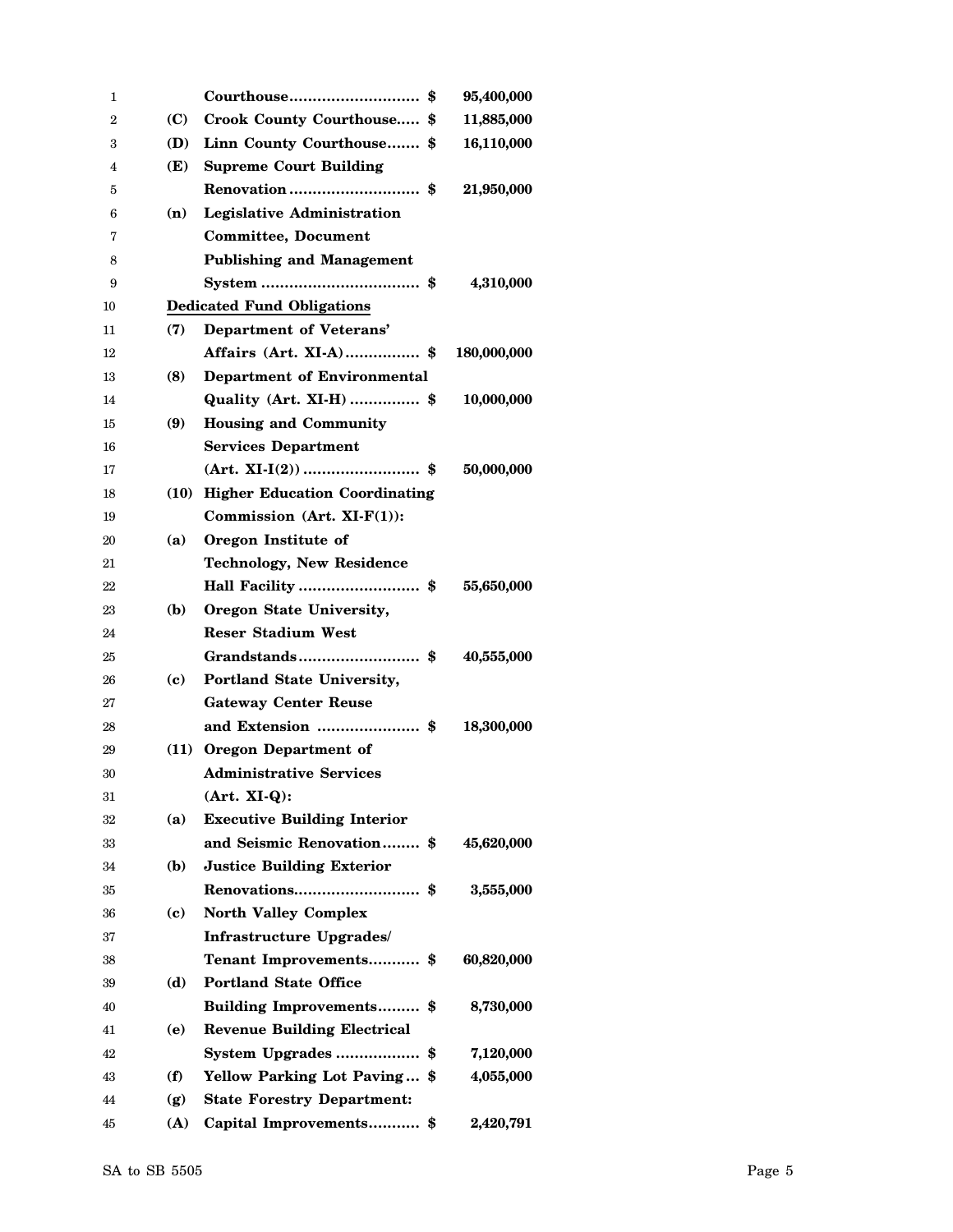| 1  | (B) | <b>Toledo Facility Replacement,</b>                                                         |
|----|-----|---------------------------------------------------------------------------------------------|
| 2  |     | 1,578,773                                                                                   |
| 3  | (h) | Oregon Liquor Control                                                                       |
| 4  |     | Commission:                                                                                 |
| 5  | (A) | <b>Liquor Warehouse Conveyor</b>                                                            |
| 6  |     | 10,175,000                                                                                  |
| 7  | (B) | <b>Liquor Warehouse Land</b>                                                                |
| 8  |     | and Building\$<br>53,170,000                                                                |
| 9  | (C) | <b>Liquor Warehouse</b>                                                                     |
| 10 |     | Management IT System \$<br>27,390,000                                                       |
| 11 |     | <b>Total General Obligation</b>                                                             |
| 12 |     |                                                                                             |
| 13 |     | "SECTION 2. The amounts authorized, as provided by ORS 286A.035, for issuance of re-        |
| 14 |     | venue bonds of the state during the 2021-2023 biennium are as follows:                      |
| 15 |     |                                                                                             |
| 16 |     | <b>REVENUE BONDS</b>                                                                        |
| 17 |     | <b>Direct Revenue Bonds</b>                                                                 |
| 18 |     | <b>Housing and Community</b>                                                                |
| 19 |     | 500,000,000<br>Services Department \$                                                       |
| 20 |     | Department of                                                                               |
| 21 |     | Transportation\$<br>880,000,000                                                             |
| 22 |     | <b>Oregon Business Development</b>                                                          |
| 23 |     | Department\$<br>30,000,000                                                                  |
| 24 |     | <b>Oregon Department of</b>                                                                 |
| 25 |     | <b>Administrative Services,</b>                                                             |
| 26 |     | Lottery Revenue Bonds  \$<br>492,440,000                                                    |
| 27 |     | <b>Total Direct Revenue</b>                                                                 |
| 28 |     |                                                                                             |
| 29 |     | <b>Pass-Through Revenue Bonds</b>                                                           |
| 30 |     | <b>Oregon Business Development</b>                                                          |
| 31 |     | Department, Industrial                                                                      |
| 32 |     | Development Bonds\$<br>600,000,000                                                          |
| 33 |     | <b>Oregon Business Development</b>                                                          |
| 34 |     | Department, Beginning and                                                                   |
| 35 |     | <b>Expanding Farmer Loan</b>                                                                |
| 36 |     | 2,500,000                                                                                   |
| 37 |     | Oregon Facilities Authority \$ 1,000,000,000                                                |
| 38 |     | <b>Housing and Community</b>                                                                |
| 39 |     | Services Department \$ 1,300,000,000                                                        |
| 40 |     | <b>Total Pass-Through Revenue</b>                                                           |
| 41 |     |                                                                                             |
| 42 |     | Total Revenue Bonds \$4,804,940,000                                                         |
| 43 |     | "SECTION 3. The amount authorized, as provided by ORS 286A.035, for issuance of cer-        |
| 44 |     | tificates of participation and other financing agreements of the state during the 2021-2023 |
| 45 |     | biennium for the Oregon Department of Administrative Services is \$100,000,000.             |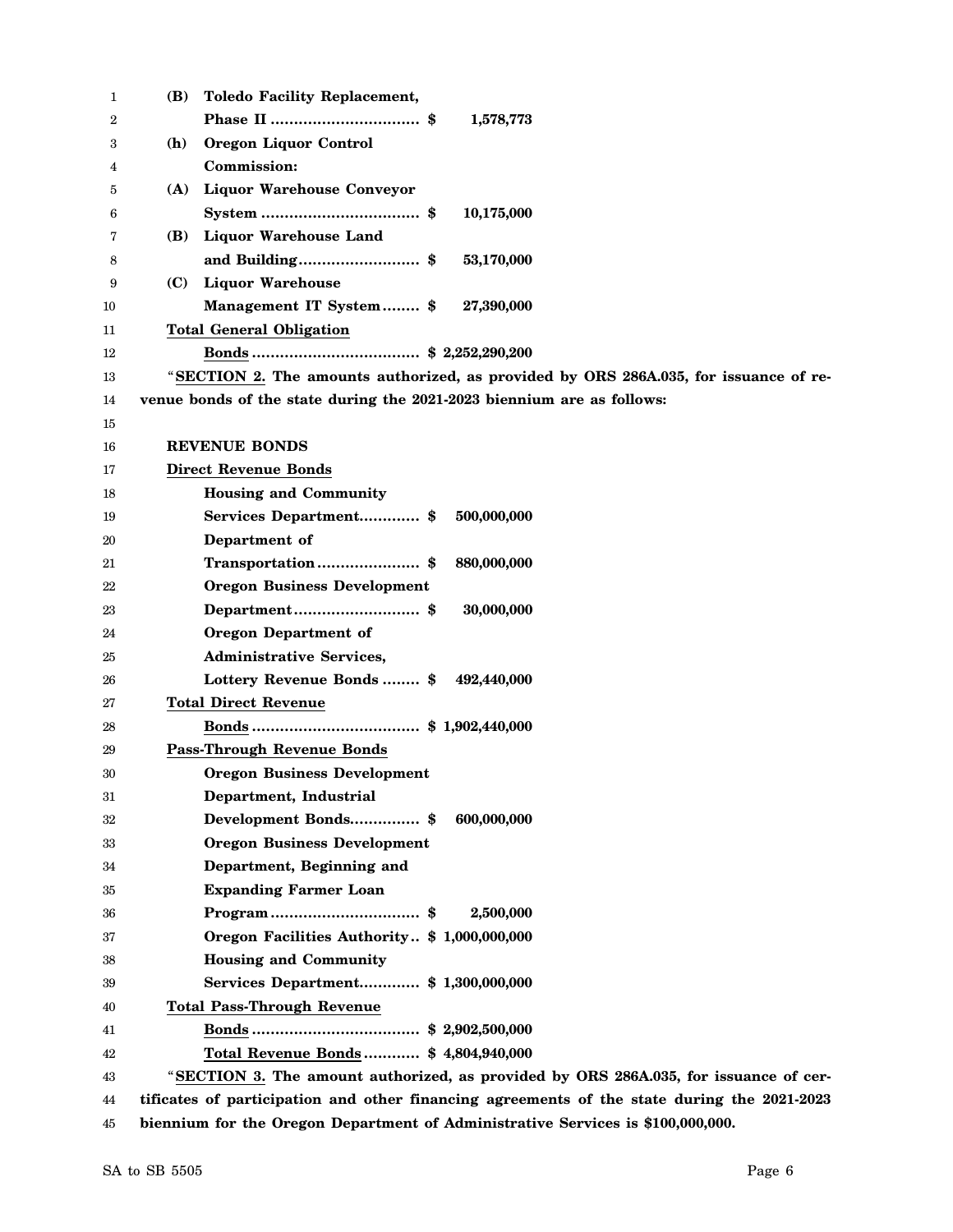| 1  |              | "SECTION 4. (1) For calendar year 2022, the amount of \$442,862,385 is allocated for pri-      |
|----|--------------|------------------------------------------------------------------------------------------------|
| 2  |              | vate activity bonds, as provided in ORS 286A.615, as follows:                                  |
| 3  | (a)          | <b>Oregon Business Development</b>                                                             |
| 4  |              | Department, Industrial                                                                         |
| 5  |              | Development Bonds \$<br>40,000,000                                                             |
| 6  | (b)          | <b>Oregon Business Development</b>                                                             |
| 7  |              | Department, Beginning and                                                                      |
| 8  |              | <b>Expanding Farmer Loan</b>                                                                   |
| 9  |              | 1,000,000                                                                                      |
| 10 | (c)          | <b>Housing and Community</b>                                                                   |
| 11 |              | Services Department \$<br>250,000,000                                                          |
| 12 | (d)          | <b>Private Activity Bond</b>                                                                   |
| 13 |              | 151,862,385                                                                                    |
| 14 |              | "(2) For calendar year 2023, the amount of $$442,862,385$ is allocated for private activity    |
| 15 |              | bonds, as provided in ORS 286A.615, as follows:                                                |
| 16 | (a)          | <b>Oregon Business Development</b>                                                             |
| 17 |              | Department, Industrial                                                                         |
| 18 |              | Development Bonds \$<br>40,000,000                                                             |
| 19 | ( <b>b</b> ) | <b>Oregon Business Development</b>                                                             |
| 20 |              | Department, Beginning and                                                                      |
| 21 |              | <b>Expanding Farmer Loan</b>                                                                   |
| 22 |              | 1,000,000                                                                                      |
| 23 | (c)          | <b>Housing and Community</b>                                                                   |
| 24 |              | Services Department\$<br>250,000,000                                                           |
| 25 | (d)          | <b>Private Activity Bond</b>                                                                   |
| 26 |              | 151,862,385                                                                                    |
| 27 |              | "(3) If an increase in this state's population, a sufficient increase in the Consumer Price    |
| 28 |              | Index or a change in federal law allows the private activity bond limit as set by the Internal |
| 29 |              | Revenue Code of 1986, as amended, to exceed \$442,862,385 during the 2022 calendar year or     |
| 30 |              | \$442,862,385 during the 2023 calendar year, the increase is allocated to the Private Activity |
| 31 |              | <b>Bond Committee.</b>                                                                         |
| 32 |              | "SECTION 5. $(1)$ For purposes of Article XI-F $(1)$ , section 1, of the Oregon Constitution,  |
| 33 |              | the Legislative Assembly determines that the projects authorized to be financed pursuant to    |
| 34 |              | section $1(10)$ of this 2021 Act with bonds issued under Article XI-F(1) of the Oregon Consti- |
| 35 |              | tution will benefit higher education institutions or activities.                               |
| 36 |              | "(2) For purposes of Article XI-G, section 1, of the Oregon Constitution, the Legislative      |
| 37 |              | Assembly determines that the projects authorized to be financed pursuant to section 1 (1)      |
| 38 |              | of this 2021 Act with bonds issued under Article XI-G of the Oregon Constitution will benefit  |
| 39 |              | higher education institutions or activities or community colleges authorized by law to receive |
| 40 | state aid.   |                                                                                                |
| 41 |              | "SECTION 6. Bonds authorized under section 1 (1) of this 2021 Act may not be issued            |
| 42 |              | until the constructing authority certifies that the constructing authority has matching funds  |
| 43 |              | available for the same or similar purposes as the Article XI-G bonds that will fund the grant  |
| 44 |              | to the constructing authority, that the matching funds are not proceeds of indebtedness in-    |
| 45 |              | curred by the state under any other article of the Oregon Constitution, and that the           |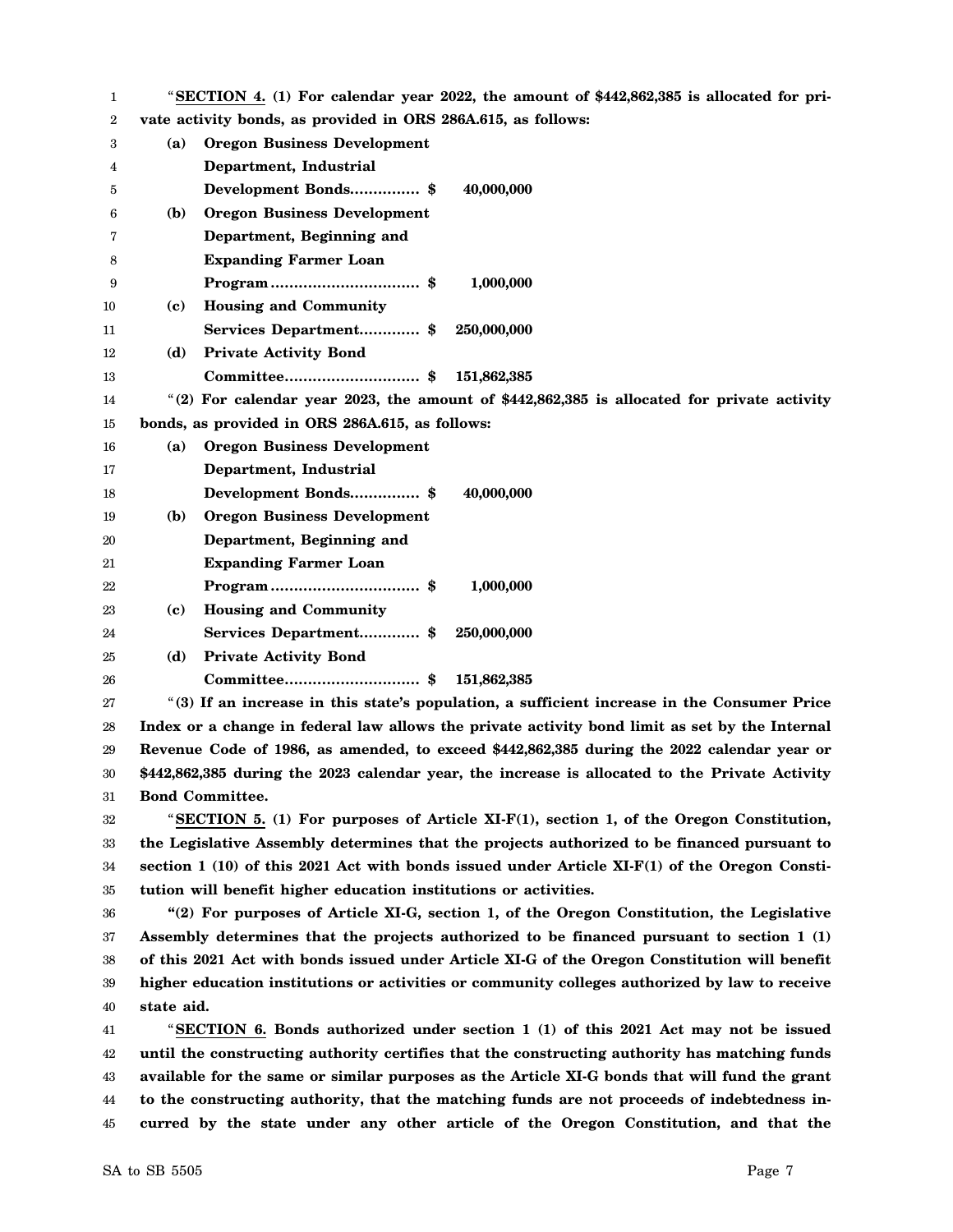1 2 3 **matching funds are available to the constructing authority in an amount at least equal to the amount of indebtedness incurred by the state through the issuance of the Article XI-G bonds.**

- 4 5 6 7 "**SECTION 7. (1) Out of the amount specified in section 1 (6)(m)(A) of this 2021 Act, the State Treasurer may issue Article XI-Q bonds in an amount not to exceed \$20,383,129 of net proceeds for the purposes and in the manner specified in section 8, chapter 705, Oregon Laws 2013, plus an amount estimated by the State Treasurer to pay estimated bond-related costs.**
- 8 9 10 11 **"(2) Out of the amount specified in section 1 (6)(m)(B) of this 2021 Act, the State Treasurer may issue Article XI-Q bonds in an amount not to exceed \$94,500,000 of net proceeds for the purposes and in the manner specified in section 8, chapter 705, Oregon Laws 2013, plus an amount estimated by the State Treasurer to pay estimated bond-related costs.**
- 12 13 14 15 **"(3) Out of the amount specified in section 1 (6)(m)(C) of this 2021 Act, the State Treasurer may issue Article XI-Q bonds in an amount not to exceed \$11,700,000 of net proceeds for the purposes and in the manner specified in section 8, chapter 705, Oregon Laws 2013, plus an amount estimated by the State Treasurer to pay estimated bond-related costs.**
- 16 17 18 19 **"(4) Out of the amount specified in section 1 (6)(m)(D) of this 2021 Act, the State Treasurer may issue Article XI-Q bonds in an amount not to exceed \$15,900,000 of net proceeds for the purposes and in the manner specified in section 8, chapter 705, Oregon Laws 2013, plus an amount estimated by the State Treasurer to pay estimated bond-related costs.**
- 20 21 22 **"(5) For purposes of sections 8 and 9, chapter 705, Oregon Laws 2013, and section 64, chapter 723, Oregon Laws 2013, bonds issued pursuant to this section are considered to be bonds issued pursuant to section 8, chapter 705, Oregon Laws 2013.**
- 23 24 "(6) Bonds may not be issued pursuant to section  $1(6)(m)(A)$ ,  $(B)$ ,  $(C)$  or  $(D)$  of this 2021 **Act except as provided in this section.**
- 25 26 27 "**SECTION 8. From the net proceeds of bonds issued under section 1 (6)(b)(C) of this 2021 Act, the Office of Emergency Management may expend a maximum of \$2,000,000 for urban search and rescue preparedness equipment.**
- 28 29 30 31 32 33 "**SECTION 9. A community college for which a project to be funded with general obligation bonds authorized to be issued under Article XI-G of the Oregon Constitution is approved in this 2021 Act may not request approval for an additional project to be funded with general obligation bonds authorized to be issued under Article XI-G of the Oregon Constitution until the beginning of the regular session of the Legislative assembly held in 2025, unless the community college withdraws the project approved under this 2021 Act.**
	-
- 34 35 "**SECTION 10. (1) A public university that is carrying out a qualified project shall require each contractor in a contract with an estimated cost of \$200,000 or greater to:**
- 36 37 38 **"(a) Employ apprentices to perform 15 percent of the work hours that workers in apprenticeable occupations perform under the contract, in a manner consistent with the apprentices' respective apprenticeship training programs;**
- 39 40 41 42 **"(b) Establish and execute a plan for outreach, recruitment and retention of women, minority individuals and veterans to perform work under the contract, with the aspirational target of having at least 15 percent of total work hours performed by individuals in one or more of those groups;**
- 43 **"(c) Provide health insurance and retirement benefits to workers; and**
- 44 45 **"(d) Require any subcontractor engaged by the contractor to abide by the requirements set forth in paragraphs (a), (b) and (c) of this subsection, if the work to be performed under**